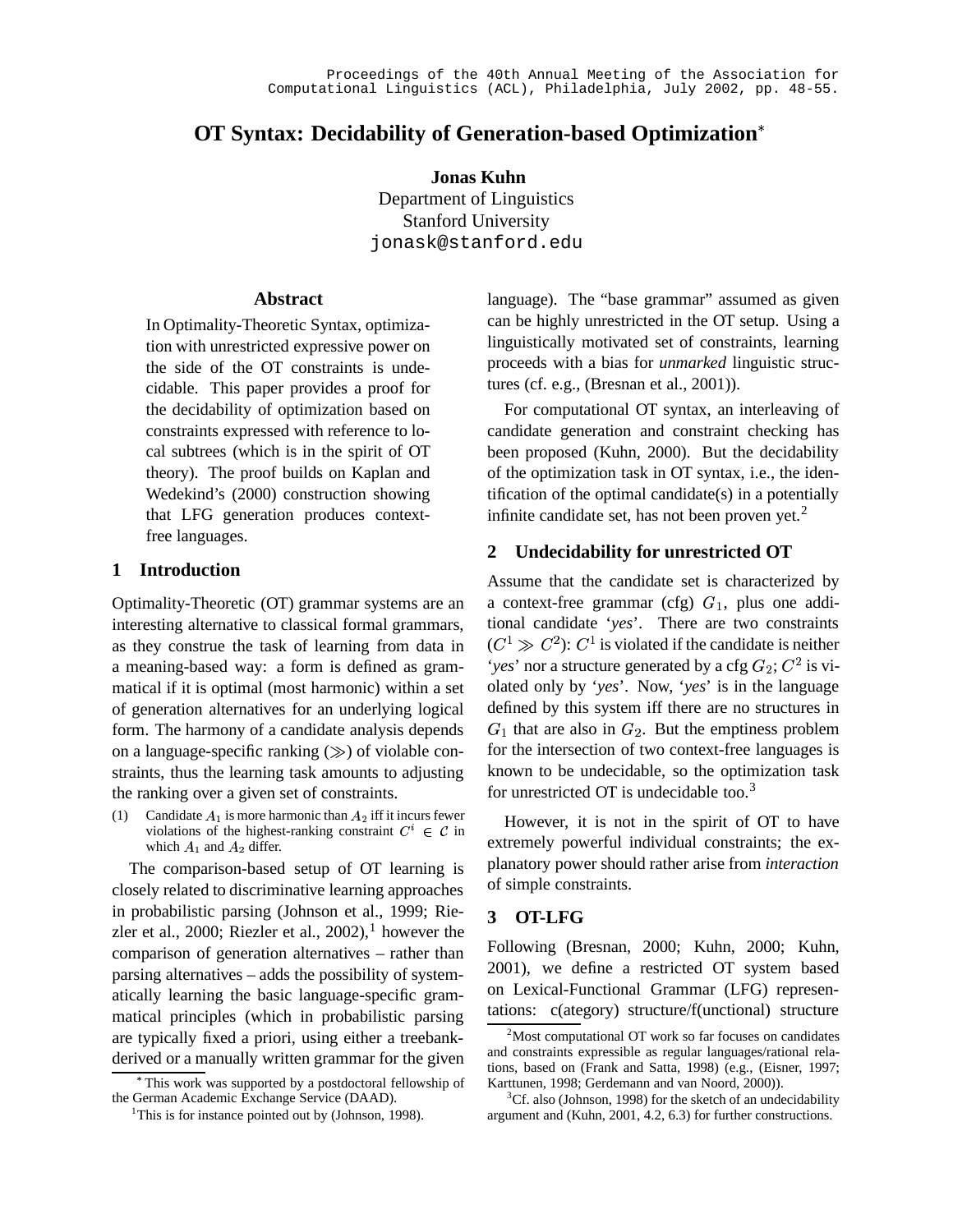pairs  $\langle T, \Phi \rangle$  like  $\langle (4), (5) \rangle$ . Each c-structure tree node is mapped to a node in the f-structure graph by the function  $\phi$ . The mapping is specified by fannotations in the grammar rules (below category symbols, cf.  $(2)$ ) and lexicon entries  $(3)$ .<sup>4</sup>

(2) 
$$
ROOT \rightarrow \begin{cases} FP & VP \\ \uparrow = \downarrow \end{cases} \rightarrow \begin{cases} FP & PP \\ \uparrow = \downarrow \end{cases}
$$
  $prim$   $dida$   
\n $FP \rightarrow \begin{cases} ( \uparrow TOPC) = \downarrow & \uparrow = \downarrow \\ (\uparrow CONP* OBI) = \downarrow \end{cases} \rightarrow \begin{cases} FP & all  $stru$   $stru$   $stru$   $stru$   $stru$   $stru$   $stru$   $stru$   $stru$   $stru$   $stru$   $stru$   $stru$   $stru$   $stru$   $stru$   $stru$   $stru$   $stru$   $stru$   $stru$   $stru$   $stru$   $stru$   $stru$   $stru$   $stru$   $stru$   $stru$   $stru$   $stru$   $stru$   $stru$   $stru$   $stru$   $stru$   $stru$   $stru$   $stru$   $stru$   $stru$   $stru$   $stru$   $stru$   $stru$   $stru$   $stru$   $stru$   $stru$   $stru$   $stru$   $stru$   $stru$   $stru$   $stru$   $stru$   $stru$   $stru$   $stru$   $stru$   $stru$   $stru$   $stru$   $stru$   $stru$   $stru$   $stru$   $stru$   $stru$   $stru$   $stru$   $stru$   $stru$   $stru$   $stru$   $stru$   $stru$   $stru$   $stru$  <$ 

(3) Mary NP ( $\uparrow$ PRED)='Mary' ( NUM)=SG that F

$$
had \tF \t(\uparrow \text{TNS}) = \text{PAST}
$$

- seen V ( $\uparrow$ PRED)='see $\langle$  ( $\uparrow$ SUBJ) ( $\uparrow$ OBJ)  $\rangle$ ' ( ASP)=PERF
- thought V  $(\uparrow$ PRED)='think $\langle (\uparrow$ SUBJ) $(\uparrow$ COMP) $)$ ' ( TNS)=PAST
- laughed V († PRED) = 'laugh ( († SUBJ) )' ( TNS)=PAST

(4) c-structure



 $(5)$  f-structure " **TNS** " SU<sub>B</sub> " " " "#  $PRED$  'think  $((\uparrow \text{SUBJ}) (\uparrow \text{COMP})$ ' PAST PRED<br>NUM<br>PRED 'John' NUM SG | COMP " " TNS 'see (( $\uparrow$ SUBJ) ( $\uparrow$ OBJ)) PAST ASP PERF SUBJ PRED 'Mary'<br>NUM SG NUM SG ( OBJ RED Titanic' J . PRED Titanic<br>NUM SG  $\mathbb{L}^+$ \* ,  $\mathbf 7$ \* \* \* \* \* \* \* and the contract of the contract of the contract of the contract of the contract of

<sup>4</sup>  $\downarrow$  abbreviates  $\phi(*)$ , i.e., the present category's  $\phi$  image;  $\uparrow$  tions a abbreviates  $\phi(M*)$ , i.e., the f-structure corresponding to the present node's mother category.

The correct f-structure for a sentence is the minimal model satisfying all properly instantiated fannotations.

In OT-LFG, the universe of possible candidates is defined by an LFG  $G_{inniol}$  (encoding inviolable principles, like an X-bar scheme). A particular candidate set is the set  $Gen_{G_{inmid}}(\Phi_{in})$  – i.e., the c-/fstructure pairs in  $G_{\text{inviol}}$ , which have the input  $\Phi_{\text{in}}$ as their f-structure. Constraints are expressed as local configurations in the c-/f-structure pairs. They have one of the following implicational forms:<sup>5</sup>

$$
\begin{array}{rcl}\n(6) & N & \Rightarrow & N' \\
S & S'\n\end{array}
$$

where  $N, N'$  are descriptions of nonterminals of  $G_{invol}$ ;  $S'$  are standard LFG f-annotations of constraining equations with  $\uparrow$  as the only f-structure metavariable.

$$
(7) \quad \frac{N}{\rho \quad M \quad \sigma} \quad \Rightarrow \quad \frac{N'}{\rho' \quad M' \quad \sigma'}
$$

where  $N, N', M, M'$  are descriptions of nonterminals of  $G_{inviol}$ ;  $N, N'$  refer to the mother in a local subtree configuration,  $M, M'$  refer to the same daughter category;  $\rho$ ,  $\rho'$ ,  $\sigma$ ,  $\sigma'$  are regular expressions over nonterminals; S, S' are standard f-annotations as in (6).

Any of the descriptions can be maximally unspecific; (6) can for example be instantiated by the OPSPEC constraint ( $\uparrow$ OP)=+  $\Rightarrow$  (DF  $\uparrow$ ) (an operator must be the value of a discourse function, (Bresnan, 2000)) with the category information unspecified.

An OT-LFG system  $\mathcal O$  is thus characterized by a base grammar and a set of constraints, with a language-specific ranking relation  $\gg_{\mathcal{L}}$ :

$$
\mathcal{O} = \langle G_{inviol}, \langle \mathcal{C}, \gg_{\mathcal{L}} \rangle \rangle.
$$

The evaluation function  $Eval_{\langle C, \ggg_L \rangle}$  picks the most harmonic from a set of candidates, based on the constraints and ranking. The language (set of analyses) $<sup>6</sup>$ </sup> generated by an OT system is defined as

$$
L(\mathcal{O}) = \{ \langle T_j, \Phi_j \rangle \in G_{inviol} \mid \exists \Phi_{in} : \langle T_j, \Phi_j \rangle \in Eval_{\langle \mathcal{C}, \gg_{\mathcal{L}} \rangle} (Gen_{G_{inviol}}(\Phi_{in})) \}
$$

# **4 LFG generation**

Our decidability proof for generation-based optimization builds on the result of (Kaplan and Wedekind, 2000) (K&W00) that LFG generation produces context-free languages.

<sup>&</sup>lt;sup>5</sup>Note that with GPSG-style category-level feature percolation it is possible to refer to (finitely many) nonlocal configurations at the local tree level.

<sup>&</sup>lt;sup>6</sup>The string language is obtained by taking the terminal string of the c-structure part of the analyses.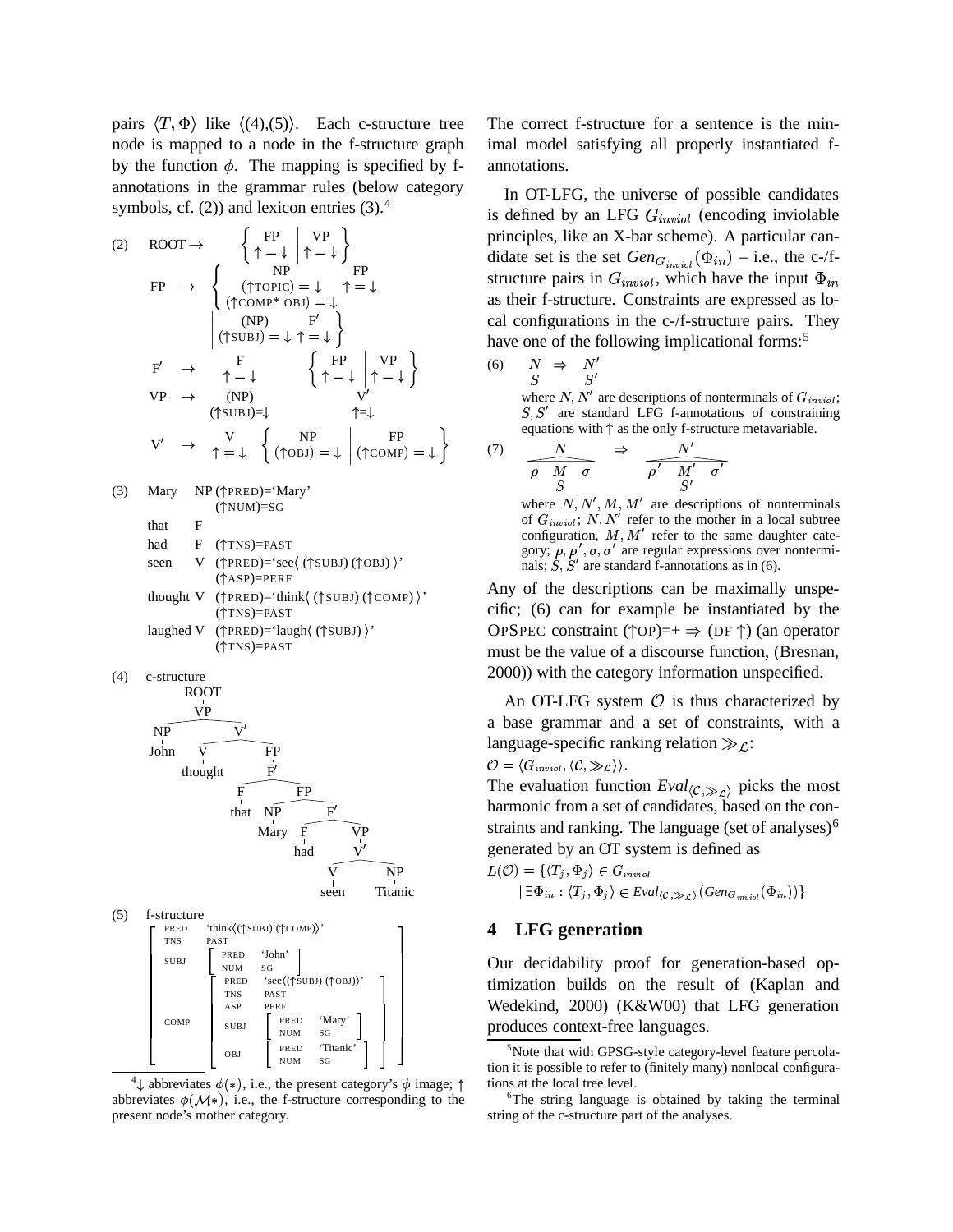(8) Given an arbitrary LFG grammar  $G$  and a cycle-free fstructure  $\Phi$ , a cfg  $G'$  can be constructed that generates exactly the strings to which  $G$  assigns the f-structure  $\Phi$ .

I will refer to the resulting cfg  $G'$  as  $KW(G,\Phi)$ . K&W00 present a constructive proof, folding all fstructural contributions of lexical entries and LFG rules into the c-structural rewrite rules (which is possible since we know in advance the range of fstructural objects that can instantiate the f-structure meta-variables in the rules). I illustrate the specialization steps with grammar (2) and lexicon (3) and for generation from f-structure (5).

Initially, the generalized format of right-hand sides in LFG rules is converted to the standard context-free notation (resolving regular expressions by explicit disjunction or recursive rules). structure (5) contains five substructures: the root fstructure, plus the embedded f-structures under the paths SUBJ, COMP, COMP SUBJ, and COMP OBJ. Any relevant metavariable  $(\uparrow, \downarrow)$  in the grammar must end up instantiated to one of these. So for each path from the root f-structure, a distinct variable is introduced:  $v$ , subscripted with the (abbreviated and possibly empty) feature path:  $v, v_s, v_c, v_{cs}, v_{co}$ .

Rule augmentation step 1 adds to each category name a concrete f-structure to which the category corresponds. So for FP, we get FP: $v$ , FP: $v_s$ , FP: $v_c$ ,  $FP: v_{cs}$ , and  $FP: v_{co}$ . The rules are multiplied out to cover all combinations of augmented categories obeying the original f-annotations.<sup>7</sup> Step 2 adds a set of instantiated f-annotation schemes to each symbol, based on the instantiation of metavariables from step 1. One instance of the lexicon entry *Mary* look as follows:

(9) NP:
$$
v_{cs}
$$
: 
$$
\begin{cases} (v_{cs} \text{ PRED}) = 'Mary' \\ (v_{cs} \text{ NUM}) = SG \end{cases} \rightarrow \text{Mary} \stackrel{F':v}{\rightarrow}
$$

$$
y' \rightarrow \text{Mar}
$$

The rules are again multiplied out to cover all combinations for which the set of f-constraints on the mother is the union of all daughters' fconstraints, plus the appropriately instantiated rulespecific annotations. So, for the VP rule based on the categories  $NP: v_{cs}$ :  $\left\{ \begin{array}{c} (v_{cs} \text{ } PRED) = 'Mary' \\ (v_{cs} \text{ } NIM) = SG \end{array} \right\}$  $\begin{array}{c} \n\text{S} \text{PRED} = \text{Nary} \\
(v_{cs} \text{NUM}) = \text{SG} \n\end{array}$  and  $\begin{array}{c} \n\text{C} \n\end{array}$  $V':v_c:\left\{ \qquad (v_c \text{ TNS})\right\}$  $(v_c$  PRED)='laugh'<br> $(v_c$  TNS)=PAST RED)='laugh'<br>TNS)=PAST<br> $v_c = v_c$ , we get the rule

tree f-  
\nerates  
\ne 
$$
\Phi
$$
.

\nVP: $v_c$ :  
\n
$$
\left\{\n \begin{array}{l}\n (v_c \text{ SUBJ}) = v_{cs} \\
 (v_{cs} \text{ PRED}) = \text{'Mary'} \\
 (v_c \text{ NUM}) = \text{SG} \\
 (v_c \text{ PRED}) = \text{'langh'}\n \end{array}\n \right\}\n \rightarrow
$$
\nUH:

\nUH

\nUH

\nNP: $v_{cs}$ :  
\n
$$
\left\{\n \begin{array}{l}\n (v_c \text{ NED}) = \text{'Mary'} \\
 (v_c \text{ NEM}) = \text{SG}\n \end{array}\n \right\}\n \quad V':v_c
$$
:  
\n
$$
\left\{\n \begin{array}{l}\n (v_c \text{ PRED}) = \text{'langh'} \\
 (v_c \text{ NEM}) = \text{SG}\n \end{array}\n \right\}
$$
\nU':v\_c

\nU:

\nUH

\nUH

\nUH

\nUH

\nUH

\nUH

\nUH

\nUH

\nUH

\nUH

\nUH

\nUH

\nUH

\nUH

\nUH

\nUH

\nUH

\nUH

\nUH

\nUH

\nUH

\nUH

\nUH

\nUH

\nUH

\nUH

\nUH

\nUH

\nUH

\nUH

\nUH

\nUH

\nUH

\nUH

\nUH

\nUH

\nUH

\nUH

\nUH

\nUH

\nUH

\nUH

\nUH

\nUH

\nUH

\nUH

\nUH

\nUH

\nUH

\nUH

\nUH

\nUH

\nUH

\nUH

\

 $\mathcal{L} = \{1, 2, \ldots, n\}$ 

With this bottom-up construction it is ensured that each new category  $\text{ROOT}: v:\{\ldots\}$  (corresponding to the original root symbol) contains a complete possible collection of instantiated f-constraints. To exclude analyses whose f-structure is *not* (for which we are generating strings) a new start symbol is introduced "above" the original root symbol. Only for the sets of f-constraints that have  $\Phi$  as their minimal model, rules of the form  $\text{ROOT}' \to \text{ROOT}:v:\{ \dots \}$ are introduced (this also excludes inconsistent fconstraint sets).

With the cfg  $KW(G,\Phi)$ , standard te  $(\Phi)$ , standard techniques for cfg's can be applied, e.g., if there are infinitely many possible analyses for a given f-structure, the smallest one(s) can be produced, based on the pumping lemma for context-free languages. Grammar (2) does indeed produce infinitely many analyses for the input f-structure (5). It overgenerates in several respects: The functional projection FP can be stacked due to recursions like the following (with the augmented FP reoccuring in the  $F'$  rules):



for *that* in (3), so  $KW((2),(5))$  generates an arbitrary number of *that*s on top of any FP. A similar repetition effect will arise for the auxiliary *had*. <sup>8</sup> Other choices in generation arise from the freedom of generating the subject in the specifier of VP or FP and from the possibility of (unbounded) topicalization of the object (the first disjunction of the FP rule in (2)

 $^7{\rm VP}: v_c \rightarrow {\rm NP}: v_{cs} \; {\rm V':} v_c$  is allowed, while

 $VP: v_c \rightarrow NP: v_{cs} \; V': v_{co}$  is excluded, since the  $\uparrow = \downarrow$  annotation of V' in the VP rule (2) enforces that  $\phi(VP) = \phi(V')$ .

 ${}^{8}$ The F<sup>0</sup> entries do not contribute any PRED value, which would exclude doubling due to the instantiated symbol character of PRED values (cf. K&W00, fn. 2).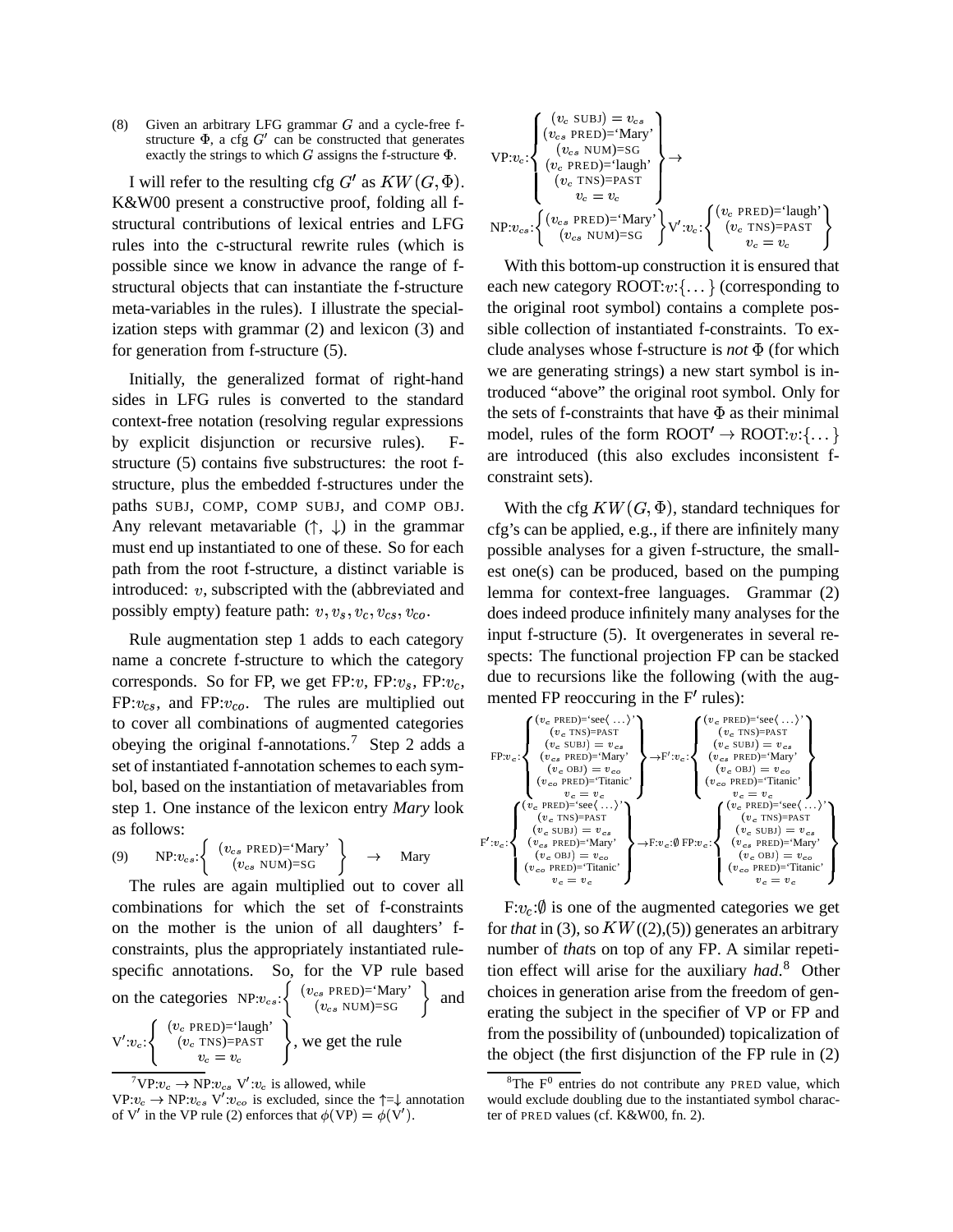contains a functional-uncertainty equation):

(10) a. John thought that Titanic, Mary had seen. b. Titanic, John thought that Mary had seen.

#### **5 LFG generation in OT-LFG**

While grammar (2) would be considered defective as a classical LFG grammar, it constitutes a reasonable example of a candidate generation grammar  $(G<sub>inviol</sub>)$  in OT. Here, it is the OT constraints that enforce language-specific restrictions, so  $G_{inviol}$  has to ensure that all candidates are generated in the first place. For instance, expletive elements as *do* in *Who do you know* will arise by passing a recursion in the cfg constructed during generation. A candidate containing such a vacuous cycle can still become the winner of the OT competition if the Faithfulness constraint punishing expletives is outranked by some constraint favoring an aspect of the recursive structure. So the harmony is increased by going through the recursion a certain number of times. It is for this very reason, that *Who do you know* is predicted to be grammatical in English.

So, in OT-LFG it is not sufficient to apply just the  $KW$  construction; I use an additional step: prior to application of KW, the LFG grammar  $G_{invol}$  is are in converted to a different form  $O_{\mathcal{C}}(G_{\text{inviol}})$  (depending on the constraint set  $C$ ), which is still an LFG grammar but has category symbols which reflect local constraint violations. When the  $KW$  construction is applied to  $O_c(G_{inviol})$ , all "pumping" structures generated by the cfg  $KW(O_{\mathcal{C}}(G_{invol}),\Phi_{in})$ the contract of the contract of the contract of the contract of the contract of the contract of the contract of 2+4 <sup>G</sup> can indeed be ignored since all OT-relevant candidates are already contained in the finite set of nonrecursive structures. So, finally the ranking of the constraints is taken into consideration in order to determine the harmony of the candidates in this finite subset.

### **6 The conversion**  $O_{\mathcal{C}}(G_{\textit{inviol}})$

**Preprocessing** Like K&W00, I assume an initial conversion of the c-structure part of rules into standard context-free form, i.e., the right-hand side is a category string rather than a regular expression. This ensures that for a given local subtree, each constraint (of form  $(6)$  or  $(7)$ ) can be applied only a finite number of times: if  $l$  is the arity of the longest right-hand

side of a rule, the maximal number of local violations is  $l$  (since some constraints of type  $(7)$  can be instantiated to all daughters).

**Grammar conversion** With the number of local violations bounded, we can encode all candidate distinctions with respect to constraint violations at the local-subtree level with finite means: The set of categories in the newly constructed LFG grammar  $O_{\mathcal{C}}(G_{\text{inviol}})$  is the finite set

(11)  $N_{Q_{\mathcal{C}}(G_{initial})}$ : the set of categories in  $O_{\mathcal{C}}(G_{inviol})$  $\{N{:}\langle n^{\scriptscriptstyle{1}}, n^{\scriptscriptstyle{2}}, n^{\scriptscriptstyle{3}}\ldots n^{\scriptscriptstyle{k}}\rangle\,\mid\, 1\}$ N a nonterminal symbol of  $G_{inviol}$ , k the size of the constraint set  $\mathcal{C}$ ,  $0 \leq n^* \leq l$ , I the arity of the longest rhs in rules of  $G_{inviol}$ the contract of the contract of the contract of the contract of the contract of the contract of the contract of

The rules in  $O_c(G_{\text{inviol}})$  are constructed in such a way that for each rule

$$
\begin{array}{cc}\mathrm{X}_0{\rightarrow}\mathrm{X}_1{\ldots}\mathrm{X}_m\\T_1&T_m\end{array}
$$

in  $G_{inviol}$  and each sequence  $\langle n_0^1, n_0^2 \ldots n_0^k \rangle$ ,  $0 \leq n_0^i \leq l$ , all rules of the form

$$
X_0:\langle n_0^1, n_0^2 \ldots n_0^k \rangle \to X_1:\langle n_1^1, \ldots n_1^k \rangle \ldots X_m:\langle n_m^1, \ldots n_m^k \rangle,
$$
  

$$
0 \le n_j^i \le l
$$

are included such that  $n_0^i$  (the number of violations of constraint  $C<sup>i</sup>$  incurred local to the rule) and the f-annotations  $T'_1 \dots T'_m$  are specified as follows:

(12) for 
$$
C^i
$$
 of form (6)  $\begin{bmatrix} N \\ S \end{bmatrix} \Rightarrow \begin{bmatrix} N' \\ S' \end{bmatrix}$ :

a. 
$$
n_0^i = 0; T'_j = T_j
$$
  $(1 \le j \le m)$   
if X<sub>0</sub> does not match the condition N;

- b.  $n_0^i = 0; T_1' = T_1 \wedge \neg S; T_2' = T_3 \ (2 \leq j \leq m)$ if  $X_0$  matches  $N$ ;
- c.  $n_0^i = 0; T_1' = T_1 \wedge S \wedge S'; T_j' = T_j \ (2 \leq j \leq m)$ if  $X_0$  matches both N and N';

d. 
$$
n_0^i = 1; T_1' = T_1 \wedge S; T_j' = T_j \ (2 \le j \le m)
$$
  
if X<sub>0</sub> matches *N* but not *N'*;

e.  $n_0^i = 1; T_1' = T_1 \wedge S \wedge \neg S'; T_j' = T_j \ (2 \leq j \leq m)$ if  $X_0$  matches both N and N';

(13) for 
$$
C^i
$$
 of form (7)  $\left[\begin{array}{c} \overbrace{\rho \ M \ \sigma}^N \end{array}\right] \Rightarrow \frac{N'}{\rho' \ M' \ \sigma'}\right]$ :

\n- a. 
$$
n_0^i = 0; T'_j = T_j
$$
  $(1 \leq j \leq m)$  if  $X_0$  does not match the condition  $N$ ;
\n- b.  $n_0^i = \sum_{j=1}^m d_j$ ;  $T'_j = \delta(T_j, S, S')$   $(1 \leq j \leq m)$ , where
\n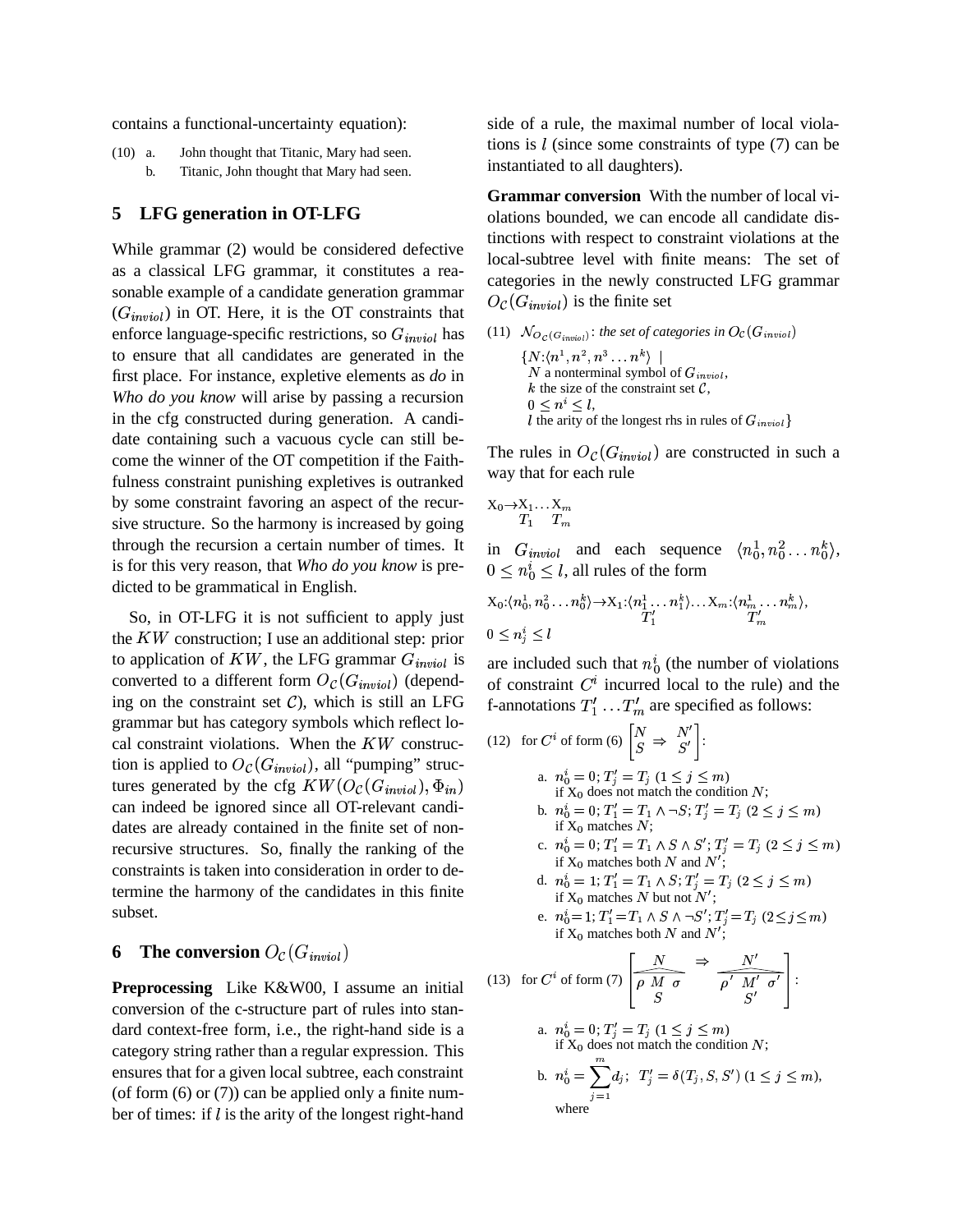- i.  $d_j = 0$ ;  $\delta(T_j, S, S') = T_j$ if  $X_j$  does not match M, or  $X_1 \ldots X_{j-1}$  do not match  $\rho$ , tion a or  $X_{j+1}$  ...  $X_m$  do not match  $\sigma$ ;
- ii.  $d_j = 0$ ;  $\delta(T_j, S, S') = T_j \wedge S \wedge S'$  $M'$ ;  $X_1 \ldots X_{j-1}$  match  $\rho$  and  $\rho'$ ;  $X_{j+1} \ldots X_m$  match  $\sigma$  applying if  $X_0$  matches both N and N';  $X_j$  matches both M and  $Cat(G) = \{$ and  $\sigma'$ ;
- iii.  $d_j = 0$ ;  $\delta(T_j, S, S') = T_j \wedge \neg S$ if  $X_0$  matches both N and  $N'$ ;  $X_j$  matches both M and also for the  $M'$ ;  $X_1 \ldots X_{j-1}$  match  $\rho$  and  $\rho'$ ;  $X_{j+1} \ldots X_m$  match  $\sigma$  gumen and  $\sigma^{\prime}$  ;
- iv.  $d_j = 1; \ \delta(T_j, S, S') = T_j \wedge S$ if  $X_0$  matches  $N, X_j$  matches  $M, X_1 \ldots X_{j-1}$  match  $\rho$ ,  $X_{j+1}$ ...  $X_m$  match  $\sigma$ , but (at least) one of them does not match the respective description in the consequent  $(N',M',\rho',\sigma');$
- v.  $d_j = 1; \ \delta(T_j, S, S') = T_j \wedge S \wedge \neg S'$ if  $X_0$  matches both N and  $N'$ ;  $X_j$  matches both M and  $M'$ ;  $X_1 \ldots X_{j-1}$  match  $\rho$  and  $\rho'$ ;  $X_{j+1} \ldots X_m$  match  $\sigma$  Incurre and  $\sigma'$ .

Note that the constraint profile of the daughter categories does not play any role in the determination of constraint violations local to the subtree under consideration (only the sequences  $n_0^i$  are restricted by the conditions (12) and (13)). So for each new rule type, all combinations of constraint profiles on the daughters are constructed (creating a large but finite number of rules). $9$  This ensures that no sentence that can be parsed (or generated) by  $G_{inviol}$  is excluded from  $O_{\mathcal{C}}(G_{\textit{inviol}})$  (as stated by fact (14)):  $^{10}$ 

(14) *Coverage preseveration* All strings generated by an LFG grammar  $G$  are also generated by  $O_{\mathcal{C}}(G)$ .

The original  $G$  analysis can be recovered from an  $O_{\mathcal{C}}(G)$  analysis by applying a projection function *Cat* to all c-structure categories:

 $Cat(N:(n^1, n^2 \ldots n^k)) = N$ for every category in  $\mathcal{N}_{O_{\mathcal{C}}(G_{initial})}$  (11)

 $10P$  Providing all possible combinations of augmented category symbols on the right-hand rule sides in  $O_{\mathcal{C}}(G)$  ensures that the newly constructed rules can be reached from the root symbol in a derivation. It is also guaranteed that whenever a rule R in  $G$ contributes to an analysis, at least one of the rules constructed from R will contribute to the corresponding analysis in  $O_{\mathcal{C}}(G)$ . This is ensured since the subclauses in (12) and (13) cover the full space of logical possibilities.

We can overload the function name *Cat* with a function applying to the set of analyses produced by an LFG grammar  $G$  by defining

 $Cat(G) = \{ \langle T, \Phi \rangle \mid \langle T', \Phi \rangle \in G, T \text{ is derived from } T' \text{ by }$ applying *Cat* to all category symbols .

Coverage preservation of the  $O_{\mathcal{C}}$  construction holds also for the projected c-category skeleton (cf. the argumentation in fn. 10):

(15) *C-structure level coverage preservation* For an LFG grammar  $G$ :  $Cat(O_{\mathcal{C}}(G)) = G$ 

Each category in  $O_{\mathcal{C}}(G)$  encodes the number of local violations for all constraints. Since all constraints are locally evaluable by assumption, *all* constraints violated by a candidate analysis have to be incurred local to some subtree. Hence the total number of constraint violations incurred by a candidate can be computed by simply summing over all category-encoded local violation profiles:

(16) *Total number of constraint violations* Let  $Nodes(T)$  be the multiset of categories occurring in the c-structure tree  $T$ , then the total number of violations of constraint  $C^i$  incurred by an analysis  $\langle T, \Phi \rangle$  $O_{\mathcal{C}}(G_{\mathit{inviol}})$  is

$$
\#_{C^i}(T) = \sum_{N: \langle \dots n^i \dots \rangle \in Nodes(T)} n^i
$$
  
Define  

$$
Total_C(T) = \langle \#_{C^1}(T), \#_{C^2}(T), \dots \#_{C^k}(T) \rangle
$$

**7 Applying**  $KW$  on  $O_{\mathcal{C}}(G_{invol})$ 

Since  $O_{\mathcal{C}}(G_{\text{inviol}})$  is a standard LFG grammar, we can apply the  $KW$  construction to it to get a cfg for a given f-structure  $\Phi_{in}$ . The category symbols then have the form  $X: \langle n^1, \ldots, n^k \rangle : v: D$ , with v and D arising from the  $KW$  construction. We can overload the projection function *Cat* again such that  $Cat(u:v:w:x) = u$  for all augmented category symbol of the new format; likewise  $Cat(G)$  for  $G$  a cfg.

Since the  $O_{\mathcal{C}}$  construction (strongly) preserves the language generated, coverage preservation holds also after the application of  $KW$  to  $O_{\mathcal{C}}(G_{\mathit{inviol}})$  and  $G_{invol}$ , respectively:

 $Cat(KW(G_{inviol}, \Phi_{in}))$  $(17) \ \ \text{Cat}(KW(O_{\mathcal{C}}(G_{invio}), \Phi_{in})) =$ 

But since the symbols in  $O_{\mathcal{C}}(G_{\text{inviol}})$  reflect local constraint violations,  $Cat(KW(O_{\mathcal{C}}(G_{invol}), \Phi_{in}))$ the contract of the contract of the contract of the contract of the contract of the contract of the contract of <sup>254</sup> G<G has the property that *all instances of recursion* in the

<sup>9</sup> For one rule/constraint combination several new rules can result; e.g., if the right-hand side of a rule  $(X_0)$  matches both the antecedent  $(N)$  and the consequent  $(N')$  category description of a constraint of form (6), three clauses apply: (12b), (12c), and (12d). So, we get two new rules with the count of 0 local violations of the constraint and two rules with count 1, with a difference in the f-annotations.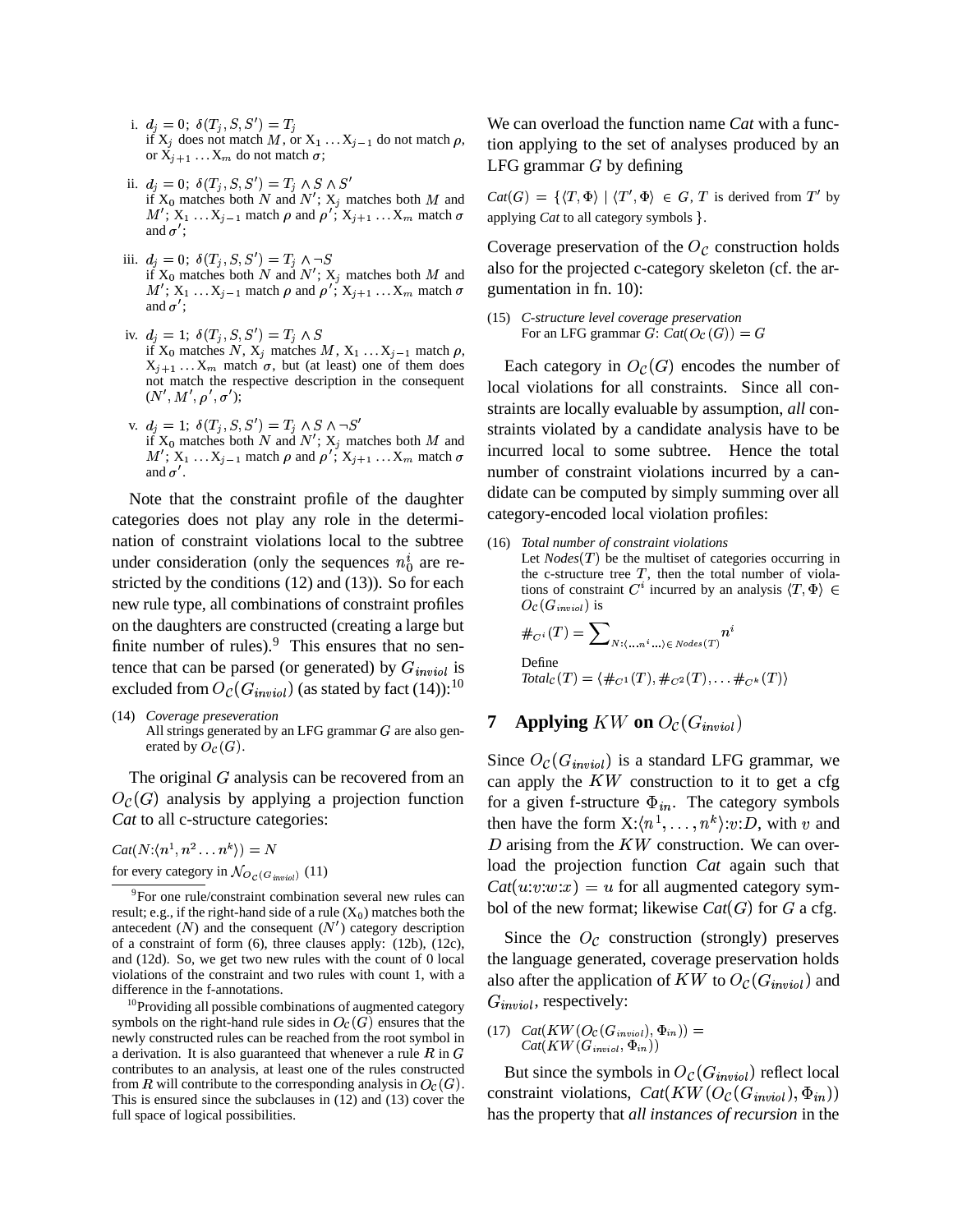resulting cfg *create candidates that are at most as harmonic as their non-recursive counterparts*. Assuming a projection function  $CatCount(u:v:w:x)$  =  $u$ : $v$ , we can state more formally:

(18) If  $T_1$  and  $T_2$  are *CatCount* projections of trees produced by the cfg  $KW(O_{\mathcal{C}}(G_{\mathit{inviol}}), \Phi_{\mathit{in}}),$  using exactly the same rules, and  $T_2$  contains a superset of the nodes that  $T_1$  contains, then  $n_1^i \leq n_2^i$ , for all  $n_1^i$ ,  $n_2^i$   $(i = 1..k)$ from  $\langle n_1^1 \ldots n_1^k \ldots n_1^k \rangle = \text{Total}_{\mathcal{C}}(T_1),$ and  $\langle n_2^1 \ldots n_2^k \ldots n_2^k \rangle = \text{Total}_{\mathcal{C}}(T_2)$ .

This fact follows from definition of *Total* (16): the violation counts in the additional nodes in  $T_2$  will add to the total of constraint violations (and if none of the additional nodes contains any local constraint violation at all, the total will be the same as in  $T_1$ ). Where Intuitively, the effect of the augmentation of the category format is that certain recursions in the pure  $KW$  construction (which one may think of as a loop) are unfolded, leading to a longer loop. The new loop is sufficiently large to make all relevant distinctions.

This result can be directly exploited in processing: if all non-recursive analyses are generated (of which there are only finitely many) it is guaranteed that a subset of the optimal candidates is among them. If the grammar does not contain any *violation-free* recursion, we even know that we have generated all optimal candidates.

(19) A recursion with the derivation path  $A \Rightarrow \dots \Rightarrow A$  is called *violation-free* iff all categories dominated by the upper occurrence of  $A$ , but not dominated by the lower occurrence of A have the form  $N : \langle n^1, n^2 \dots n^k \rangle$  with  $n^i = 0, i = 1, k$ 

Note that if there *is* an applicable violation-free recursion, the set of optimal candidates is infinite; so if the constraint set is set up properly in a linguistic analysis, one would assume that violation-free recursion should not arise. (Kuhn, 2000) excludes the application of such recursions by a similar condition as offline parsability (which excludes vacuous recursions over a string in parsing), but with the KW construction, this condition is not necessary for decidability of the generation-based optimization task. The cfg produced by  $KW$  can be transformed further to only generate the optimal candidates according to the constraint ranking  $\gg$   $\mathcal{L}$  of the OT system  $\mathcal{O} = \langle G_{\text{invol}}, \langle \mathcal{C}, \gg_{\mathcal{L}} \rangle \rangle$ , eliminating all but the violation-free recursions in the grammar:

(20) *Creating a cfg that produces all optimal candidates* a. Define<br>  $\mathcal{T}_{\Phi_{in}}^{NR} = \{T \in KW(O_{\mathcal{C}}(G_{inviol}), \Phi_{in}) \mid T \text{ contains no} \}$ recursion }.

 $\mathcal{T}_{\Phi_{in}}^{NR}$  is finite and can be easily computed, by keeping track of the rules already used in an analysis.

b. Redefine  $Eval_{\langle \mathcal{C}, \gg_{\mathcal{L}} \rangle}$  to apply on a set of context-free analyses with augmented category symbols with counts of local constraint violations:

 $Eval_{(\mathcal{C}, \gg_{\mathcal{C}})}(\mathcal{T}) = \{T \in \mathcal{T} \mid T \text{ is maximally harmonic} \}$ in T, under ranking  $\gg \mathcal{L}$ }

Using the function *Total* defined in (16), this function is straightforward to compute for finite sets, i.e., in particu- $\text{lar } \text{Eval}_{\langle \mathcal{C}, \gg_{\mathcal{C}} \rangle}(\mathcal{T}_{\Phi_{in}}^{NR}).$ 

c. Augment the category format further by one index component.<sup>11</sup> Introduce index  $h = 0$  for all categories in  $KW(O_{\mathcal{C}}(G_{\mathit{inviol}}),\Phi_{\mathit{in}})$  of the form  $\mathrm{X:}\langle n^{\perp},\ldots n^k\rangle{:}\mathit{v:D},$ where  $n^i = 0$  for  $i = 1..k$ . Introduce a new unique index  $h > 1$  for each node of the form  $X: \langle n^1, \ldots, n^k \rangle : v : D$ , where  $n^i \neq 0$  for some  $n^i$   $(1 \leq i \leq k)$  occurring in the analyses  $Eval_{(\mathcal{C}, \gg_{\mathcal{C}})}(\mathcal{T}_{\Phi_{i_m}}^{NR})$  (i.e., different occurrences of the same category are distinguished).

d. Construct the cfg

$$
G_{\Phi_{in}}^{OT} = \langle N_{\Phi_{in}}^{OT}, T_{\Phi_{in}}^{OT}, S_{\Phi_{in}}^{OT}, R_{\Phi_{in}}^{OT} \rangle,
$$

where  $N_{\Phi_{i_{\infty}}}^{O}T_{\Phi_{i_{\infty}}}^{O}$  are the indexed symbols of step c.;  $S_{\Phi_{i\alpha}}^{O}$  is a new start symbol; the rules  $R_{\Phi_{i\alpha}}^{O}$  are (i) those rules from  $KW(O_{\mathcal{C}}(G_{invol}), \Phi_{in})$  which were used in the analyses in  $Eval_{(\mathcal{C}, \gg_{\mathcal{C}})}(\mathcal{T}_{\Phi_{in}}^{NR})$  – with the original symbols replaced by the indexed symbols –, (ii) the rules in  $KW(O<sub>C</sub>(G<sub>inviol</sub>), \Phi<sub>in</sub>)$ , in which the mother category and all daughter categories are of the form  $X:(n^1,\ldots,n^k):v:D, n^i=0$  for  $i=1..k$  (with the new index 0 added), and (iii) one rule  $S_{\Phi_{in}}^{OT} \rightarrow S_j$ :*h* for each of the indexed versions  $S_j$ : *h* of the start symbols of  $KW(O_{\mathcal C}(G_{\mathit{inviol}}),\Phi_{\mathit{in}}).$ 

With the index introduced in step (20c), the original recursion in the cfg is eliminated in all but the violation-free cases. The grammar  $Cat(G_{\Phi_{i}}^{OT})$  produces (the c-structure of) the set of optimal candidates for the input  $\Phi_{in}$ :<sup>12</sup>

 $(21)$   $Cat(G_{\Phi_{in}}^{OT}) =$  $\{T \mid \langle T, \Phi_{in} \rangle \in \text{Eval}_{\langle C, \gg_C \rangle}(\text{Gen}_{G_{inviol}}(\Phi_{in}))\},$ i.e., the set of c-structures for the optimal candidates for input f-structure  $\Phi_{in}$  according to the OT system  $\mathcal{O} =$  $\langle G_{inviol}, \langle \mathcal{C}, \gg \mathcal{L} \rangle \rangle$ .

<sup>&</sup>lt;sup>11</sup>The projection function *Cat* is again overloaded to also remove the index on the categories.

<sup>&</sup>lt;sup>12</sup>Like K&W00, I make the assumption that the input fstructure in generation is fully specified (i.e., all the candidates have the form  $\langle T, \Phi_{in} \rangle$ ), but the result can be extended to allow for the addition of a finite amount of f-structure information in generation. Then, the specified routine is computed separately for each possible f-structural extension and the results are compared in the end.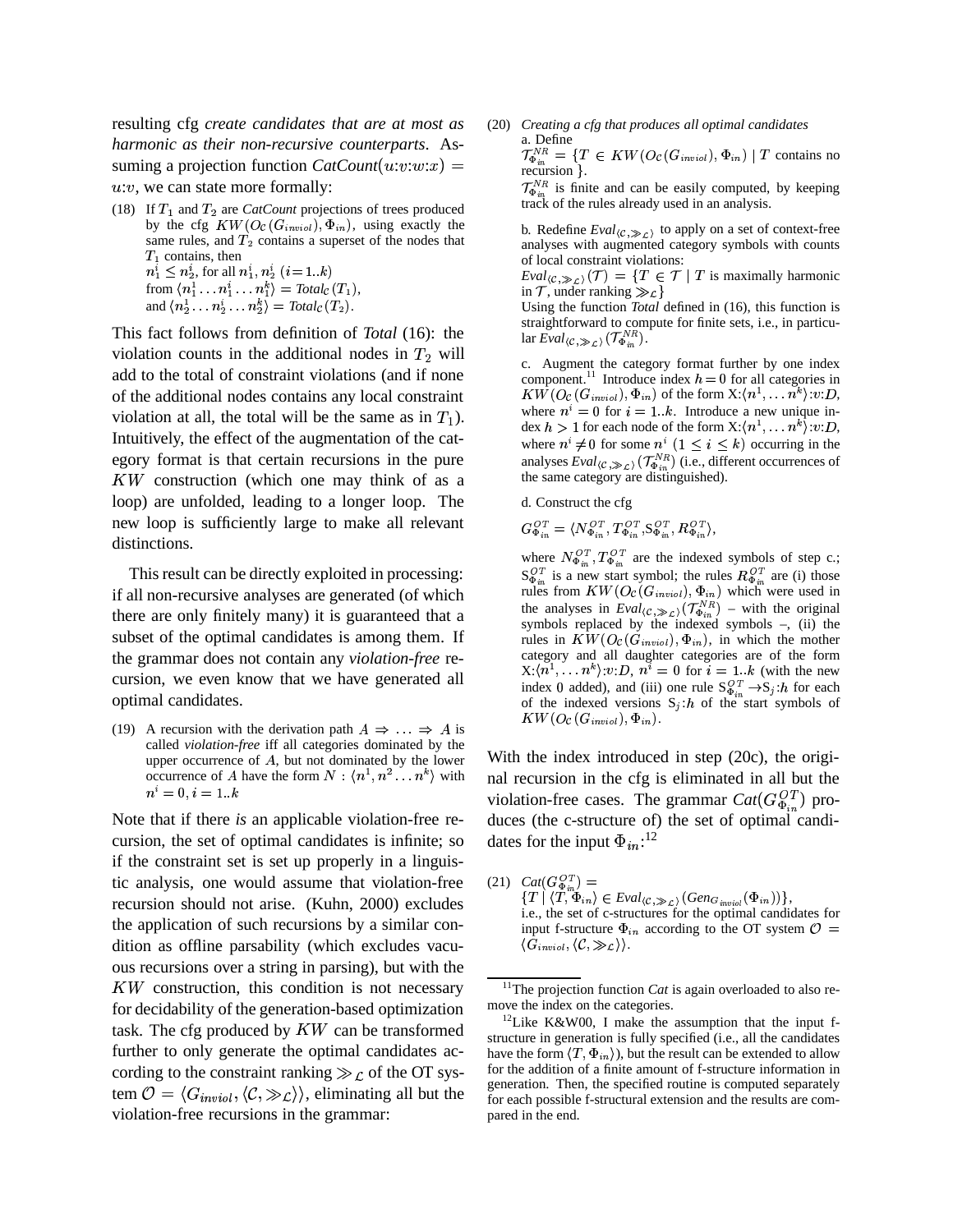#### **8 Proof**

To prove fact (21) we will show that the c-structure of an arbitrary candidate analysis generated from  $\Phi_{in}$  with  $G_{inviol}$  is contained in  $Cat(G_{\Phi_{in}}^{OT})$  iff all other candidates are equally or less harmonic.

Take an arbitrary candidate c-structure  $T$  generated from  $\Phi_{in}$  with  $G_{inviol}$  such that  $T \in \mathbb{R}^n$  $Cat(G_{\Phi_{in}}^{OT})$ . We have to show that all other candidates T' generated from  $\Phi_{in}$  are equally or less harmonic than  $T$ . Assume there were a  $T'$  that is more harmonic than  $T$ . Then there must be some constraint  $C^i \in \mathcal{C}$ , such that T' violates  $C^i$  fewer times than T does, and  $C^i$  is ranked higher than any other constraint in which  $T$  and  $T'$  differ. Constraints have to be incurred within some local subtree; so  $T$  must with a contain a local violation configuration that  $T'$  does not contain, and by the construction (12)/(13) the  $O_{\mathcal{C}}$ -augmented analysis of T – call it  $O_{\mathcal{C}}(T)$  – must more make use of some violation-marked rule not used in  $O_{\mathcal{C}}(T')$ . Now there are three possibilities:

(i) Both  $O_{\mathcal{C}}(T)$  and  $O_{\mathcal{C}}(T')$  are free of recursion. Then the fact that  $O_{\mathcal{C}}(T')$  avoids the highest-ranking constraint violation excludes T from  $Cat(G_{\Phi_{i\pi}}^{OT})$  (by  $\overline{G_{i\pi}}$ construction step (20b)). This gives us a contradiction with our assumption.

(ii)  $O_{\mathcal{C}}(T)$  contains a recursion and  $O_{\mathcal{C}}(T')$  is free of recursion. If the recursion in  $O_{\mathcal{C}}(T)$  is violationfree, then there is an equally harmonic recursionfree candidate  $T''$ . But this  $T''$  is also less harmonic than  $O_{\mathcal{C}}(T'),$  such that it would have been excluded from  $Cat(G_{\Phi_{in}}^{OT})$  too. This again means that  $_{\mathcal{C}}(T)$  would also be excluded (for lack of the relevant rules in the non-recursive part). On the other hand, if it were the recursion in  $O_{\mathcal{C}}(T)$  that incurred the additional violation (as compared to  $O_{\mathcal{C}}(T')$ ),  $\sum_{\alpha}^{\Phi_{in}}$ then there would be a more harmonic recursion-free candidate  $T'''$ . However, this  $T'''$  would exclude the presence of  $O_{\mathcal{C}}(T)$  in  $G_{\Phi_{i}}^{OT}$  by construction step (20c,d) (only violation-free recursion is possible). So we get another contradiction to the assumption that  $T \in Cat(G_{\Phi}^{OT}).$ 

(iii)  $O_{\mathcal{C}}(T')$  contains a recursion. If this recursion is violation-free, we can pick the equally harmonic candidate avoiding the recursion to be our  $O_{\mathcal{C}}(T')$ , tree in and we are back to case (i) and (ii). Likewise, if the recursion in  $O_{\mathcal{C}}(T')$  does incur some violation, not using the recursion leads to an even more harmonic

candidate, for which again cases (i) and (ii) will apply.

All possible cases lead to a contradiction with the assumptions, so no candidate is more harmonic than our  $T \in Cat(G_{\Phi_{\delta x}}^{OT})$ .

We still have to prove that if the c-structure  $T$  of a candidate analysis generated from  $\Phi_{in}$  with  $G_{inviol}$ is equally or more harmonic than all other candidates, then it is contained in  $Cat(G_{\Phi_{in}}^{OT})$ . We can construct an augmented version  $T'$  of  $T$ , such that  $Cat(T') = T$  and then show that there is a homomorphism mapping  $T'$  to some analysis  $T'' \in G_{\Phi}^{OT}$ with  $Cat(T'') = T$ .

We can use the constraint marking construction  $O_{\mathcal{C}}$ and the  $KW$  construction to construct the tree  $T'$ with augmented category symbols of the analysis . The result of K&W00 plus (17) guarantee that  $Cat(T') = T$ . Now, there has to be a homomorphism from the categories in  $T'$  to the categories of some analysis in  $G_{\Phi_{in}}^{OT}$ .  $G_{\Phi_{in}}^{OT}$  is also based on  $KW(G_{invol}, \Phi_{in})$  (with an additional index h on each category and some categories and rules of  $KW(G_{inviol}, \Phi_{in})$  having no counterpart in  $G_{\Phi_{in}}^{OT}$ ). Since we know that  $T$  is equally or more harmonic than any other candidate generated from  $\Phi_{in}$ , we know that the augmented tree  $T'$  either contains no recursion or only violation-free recursion. If it does contain such violation-free recursions we map all categories  $N$  on the recursion paths to the indexed form  $N:0$ , and furthermore consider the variant of  $T'$  avoiding the recursion(s). For our (non-recursive) tree, there is guaranteed to be a counterpart in the finite set of non-recursive trees in  $G_{\Phi}^{OT}$  with all categories pairwise identical apart from the index  $h$  in  $G_{\Phi}^{OT}$ . We pick this tree and map each of the categories in  $T'$  to the *h*-indexed counterpart. The existence of this homomorphism guarantees that an analysis  $T'' \in G_{\Phi_{in}}^{OT}$  exists with  $Cat(T'') = Cat(T')$  $T_{\perp}$ . QED

## **9 Conclusion**

We showed that for OT-LFG systems in which all constraints can be expressed relative to a local subtree in c-structure, the generation task from (noncyclic<sup>13</sup>) f-structures is solvable. The infinity of

<sup>&</sup>lt;sup>13</sup>The non-cyclicity condition is inherited from K&W00; in linguistically motivated applications of the LFG formalism, cru-